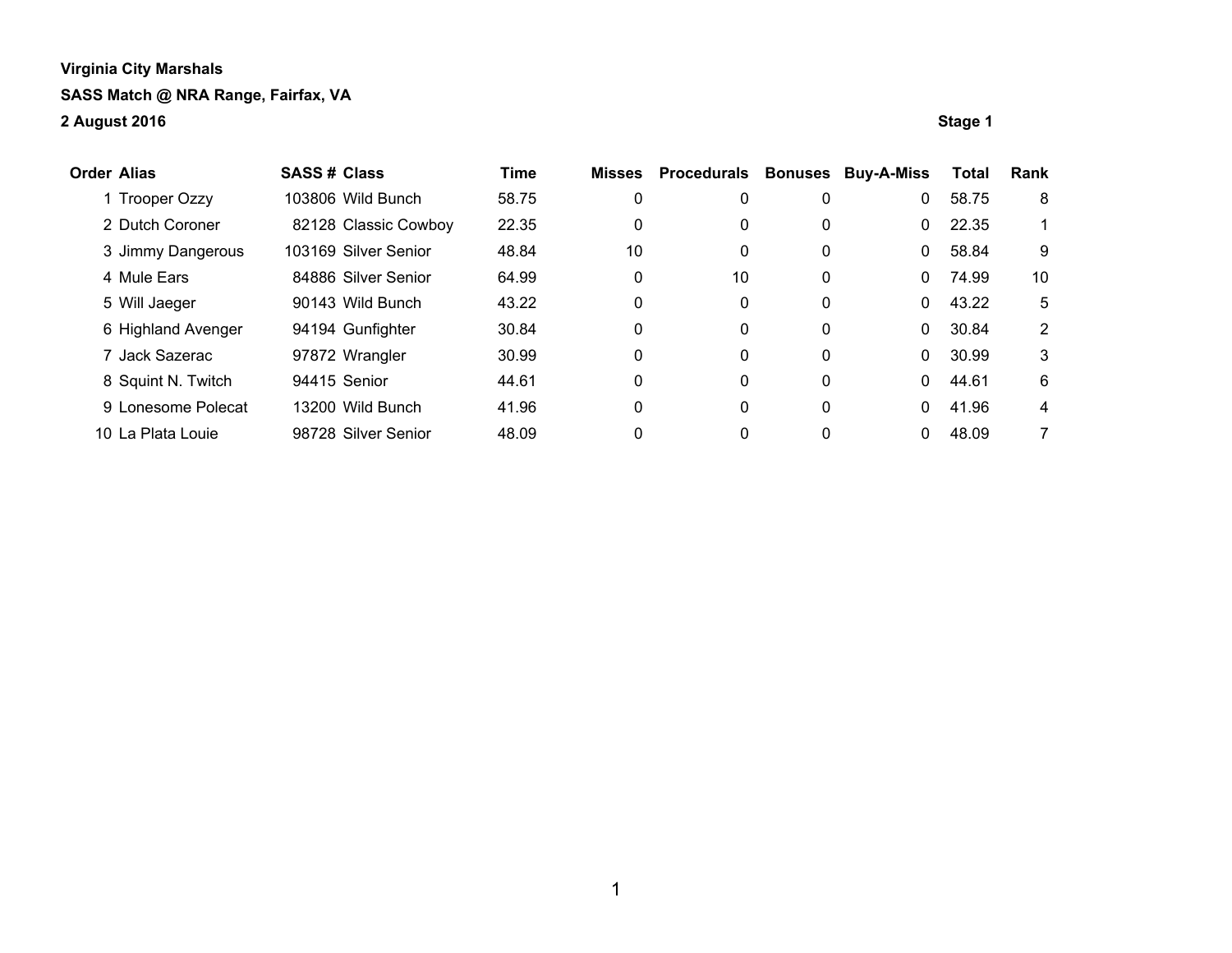| <b>Order Alias</b> |                    | <b>SASS # Class</b> |                      | <b>Time</b> | Misses | <b>Procedurals</b> | <b>Bonuses</b> | <b>Buy-A-Miss</b> | <b>Total</b> | Rank |
|--------------------|--------------------|---------------------|----------------------|-------------|--------|--------------------|----------------|-------------------|--------------|------|
|                    | 1 Trooper Ozzy     |                     | 103806 Wild Bunch    | 51.88       | 0      | 0                  | 0              | 0                 | 51.88        | 8    |
|                    | 2 Dutch Coroner    |                     | 82128 Classic Cowboy | 20.02       | 0      | 0                  | 0              | 0                 | 20.02        |      |
|                    | 3 Jimmy Dangerous  |                     | 103169 Silver Senior | 59.53       | 0      | 0                  | 0              | 0                 | 59.53        | 9    |
|                    | 4 Mule Ears        |                     | 84886 Silver Senior  | 62.66       | 10     | 10                 | 0              | 0                 | 82.66        | 10   |
|                    | 5 Will Jaeger      |                     | 90143 Wild Bunch     | 45.21       | 0      | 0                  | 0              | 0                 | 45.21        | 5    |
|                    | 6 Highland Avenger |                     | 94194 Gunfighter     | 29.09       | 0      | 0                  | 0              | 0                 | 29.09        | 3    |
|                    | 7 Jack Sazerac     |                     | 97872 Wrangler       | 27.83       | 0      | 0                  | 0              | 0                 | 27.83        | 2    |
|                    | 8 Squint N. Twitch |                     | 94415 Senior         | 49.54       | 0      | 0                  | $\mathbf{0}$   | 0                 | 49.54        | 7    |
|                    | 9 Lonesome Polecat |                     | 13200 Wild Bunch     | 36.14       | 5      | 0                  | $\mathbf{0}$   | 0                 | 41.14        | 4    |
|                    | 10 La Plata Louie  |                     | 98728 Silver Senior  | 42.92       | 5      | 0                  | 0              |                   | 47.92        | 6    |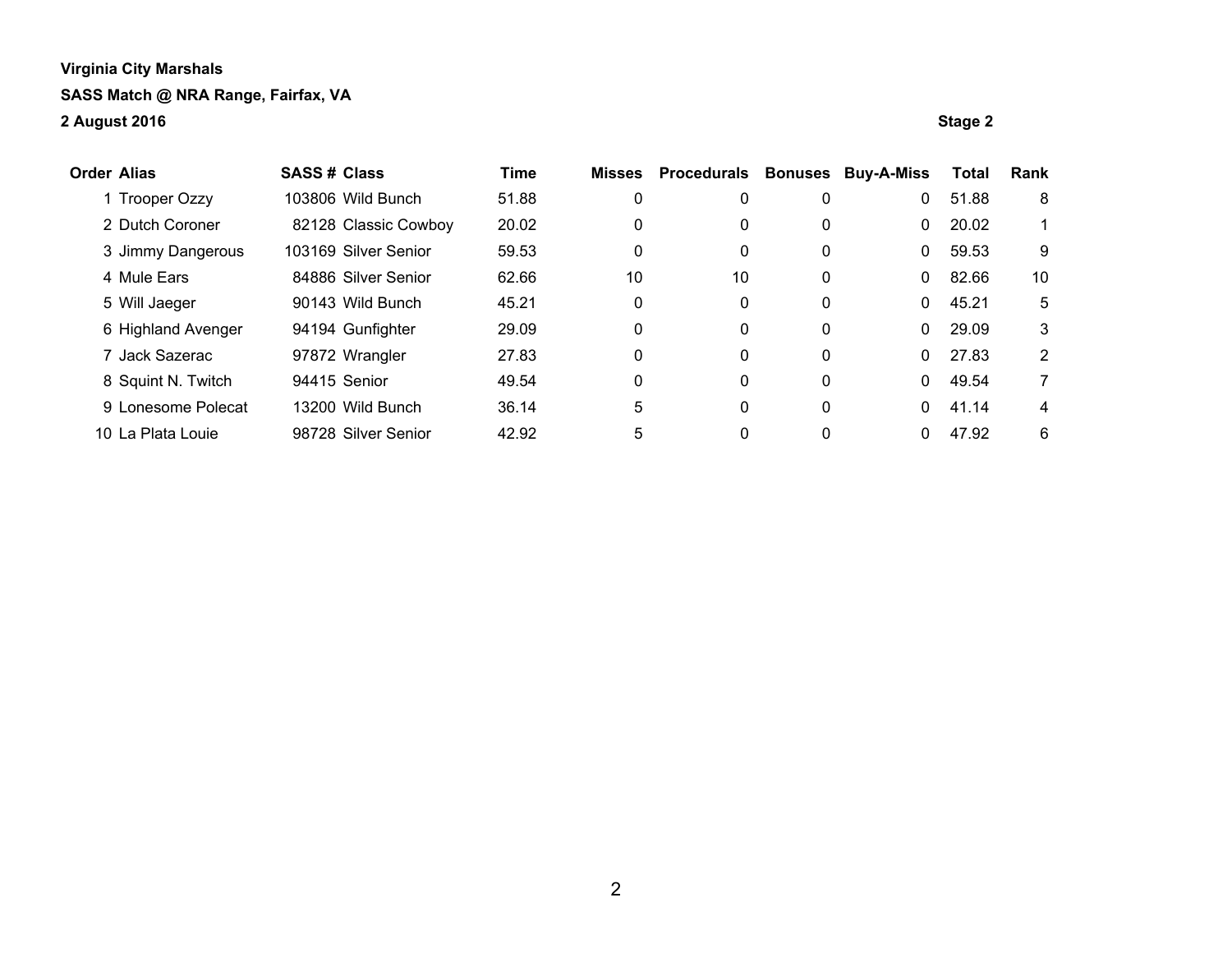| <b>Order Alias</b> |                    | <b>SASS # Class</b> |                      | Time  | Misses | <b>Procedurals</b> | <b>Bonuses</b> | <b>Buy-A-Miss</b> | <b>Total</b> | Rank |
|--------------------|--------------------|---------------------|----------------------|-------|--------|--------------------|----------------|-------------------|--------------|------|
|                    | 1 Trooper Ozzy     |                     | 103806 Wild Bunch    | 47.58 | 0      | 0                  | 0              | 0                 | 47.58        | 6    |
|                    | 2 Dutch Coroner    |                     | 82128 Classic Cowboy | 24.90 | 5      | 0                  | 0              | 0                 | 29.90        | 2    |
|                    | 3 Jimmy Dangerous  |                     | 103169 Silver Senior | 56.58 | 5      | 0                  | 0              | 0                 | 61.58        | 9    |
|                    | 4 Mule Ears        |                     | 84886 Silver Senior  | 56.09 | 0      | 0                  | 0              | 0                 | 56.09        | 8    |
|                    | 5 Will Jaeger      |                     | 90143 Wild Bunch     | 57.64 | 5      | 0                  | 0              | 0                 | 62.64        | 10   |
|                    | 6 Highland Avenger |                     | 94194 Gunfighter     | 28.89 | 0      | 0                  | $\mathbf{0}$   | 0                 | 28.89        |      |
|                    | 7 Jack Sazerac     |                     | 97872 Wrangler       | 39.65 | 5      | 0                  | 0              | 0                 | 44.65        | 5    |
|                    | 8 Squint N. Twitch |                     | 94415 Senior         | 41.04 | 0      | 0                  | $\mathbf{0}$   | 0                 | 41.04        | 4    |
|                    | 9 Lonesome Polecat |                     | 13200 Wild Bunch     | 32.90 | 5      | 0                  | 0              | 0                 | 37.90        | 3    |
|                    | 10 La Plata Louie  |                     | 98728 Silver Senior  | 38.41 | 0      | 10                 | 0              |                   | 48.41        | 7    |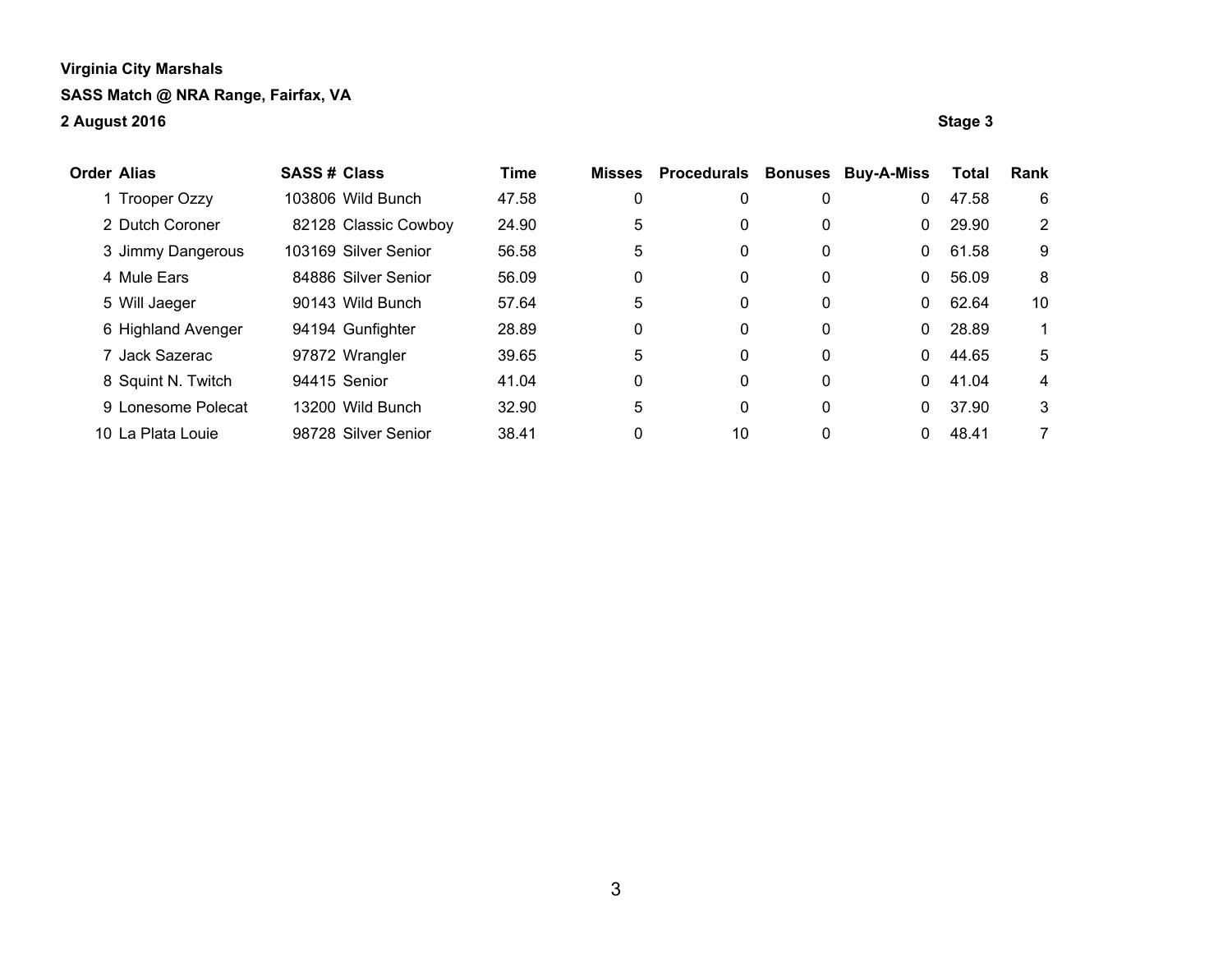| <b>Order Alias</b> |                    | <b>SASS# Class</b> |                      | Time  | <b>Misses</b> | <b>Procedurals</b> | <b>Bonuses</b> | <b>Buy-A-Miss</b> | <b>Total</b> | Rank |
|--------------------|--------------------|--------------------|----------------------|-------|---------------|--------------------|----------------|-------------------|--------------|------|
|                    | 1 Trooper Ozzy     |                    | 103806 Wild Bunch    | 54.03 | 15            | 0                  | 0              | 0                 | 69.03        | 9    |
|                    | 2 Dutch Coroner    |                    | 82128 Classic Cowboy | 18.70 | 0             | 0                  | 0              | 0                 | 18.70        |      |
|                    | 3 Jimmy Dangerous  |                    | 103169 Silver Senior | 52.81 | 5             | 0                  | 0              | 0                 | 57.81        | 7    |
|                    | 4 Mule Ears        |                    | 84886 Silver Senior  | 62.57 | 0             | 10                 | 0              | 0                 | 72.57        | 10   |
|                    | 5 Will Jaeger      |                    | 90143 Wild Bunch     | 40.74 | 5             | 0                  | 0              | 0                 | 45.74        | 5    |
|                    | 6 Highland Avenger |                    | 94194 Gunfighter     | 30.92 | 5             | 0                  | 0              | 0                 | 35.92        | 2    |
|                    | 7 Jack Sazerac     |                    | 97872 Wrangler       | 31.11 | 5             | 0                  | 0              | 0                 | 36.11        | 3    |
|                    | 8 Squint N. Twitch |                    | 94415 Senior         | 45.26 | 0             | 0                  | 0              | 0                 | 45.26        | 4    |
|                    | 9 Lonesome Polecat |                    | 13200 Wild Bunch     | 49.32 | 5             | 10                 | 0              | 0                 | 64.32        | 8    |
|                    | 10 La Plata Louie  |                    | 98728 Silver Senior  | 41.57 | 10            | 0                  |                | 0                 | 51.57        | 6    |